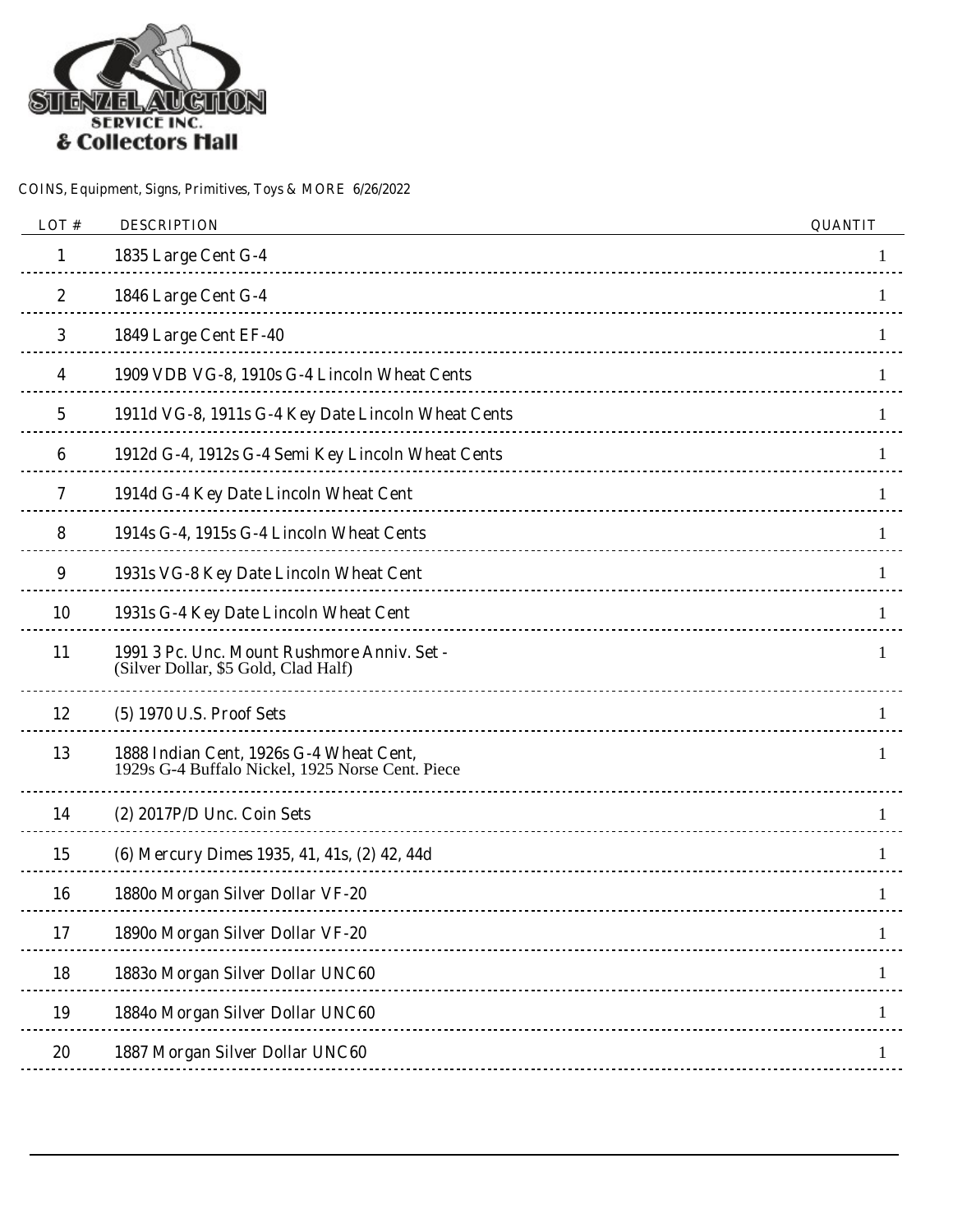| LOT# | <b>DESCRIPTION</b>                                                          | <b>QUANTIT</b> |
|------|-----------------------------------------------------------------------------|----------------|
| 21   | 1890 Morgan Silver Dollar MS63                                              |                |
| 22   | (2) 1971, (2) 1973, (2) 1976 Ike Dollars UNC                                |                |
| 23   | (2) 2018 U.S. Mint Proof Sets                                               |                |
| 24   | (5) 1990 U.S. Mint Unc. D/P Coin Sets                                       |                |
| 25   | (5) 1992 U.S. Mint Unc. D/P Coin Sets                                       | 1              |
| 26   | (5) 1993 U.S. Mint Unc. D/P Coin Sets                                       | 1              |
| 27   | 1990 U.S. Mint Prestige Set                                                 |                |
| 28   | 1928 Ser. \$1 Silver Certificate "Funny Back" Bill                          | 1              |
| 29   | 1928A Ser. \$1 Silver Certificate "Funny Back" Bill                         |                |
| 30   | 1987 2 Pc. Unc. U.S. Constitution Set -<br>(Silver Dollar, \$5 Gold Pc.     | 1              |
| 31   | (2) 1953 Ser. \$5 Silver Certificate, Blue Seals -<br>(Excellent Condition) | 1              |
| 32   | 1950c Ser. \$5 Federal Reserve Note, Green Seal -<br>(Good Condition)       | 1              |
| 33   | (6) 1935 Ser. \$1 Silver Certificates (Nice Cond.)                          |                |
| 34   | (4) 1953 Ser. \$5 Silver Certificates (Nice Cond.)                          | 1.             |
| 35   | (7) 1953 Ser. \$2 U.S. Notes, Red Seals,<br>(Circulated)                    | 1              |
| 36   | (7) 1963 Ser. \$5 U.S. Notes, Red Seals,<br>(Circulated)                    | 1              |
| 37   | (8) 1957 Ser. \$1 Silver Certificate, Blue Seals -<br>(Circulated)          | 1              |
| 38   | (2) 1934 C&D \$5 Silver Certificate, Blue Seals -<br>(Circulated)           | 1              |
| 39   | (9) 1950s Ser. \$5 Federal Reserve Note (Crisp -<br>In Sequence)            | 1              |
| 40   | (4) 1953 Ser. \$5 Silver Certificate, Blue Seal -<br>(Circulated)           | 1              |
|      |                                                                             |                |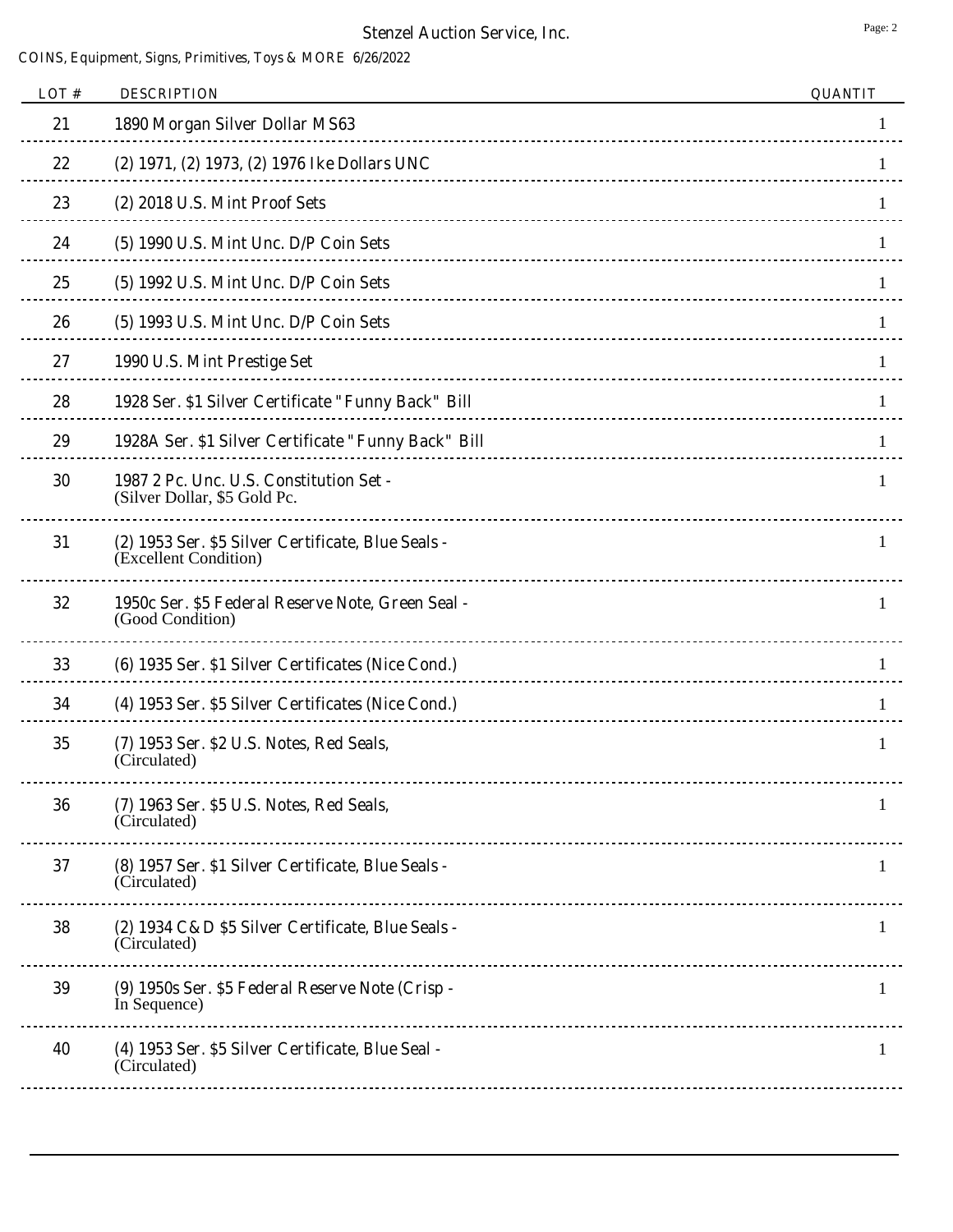| LOT# | <b>DESCRIPTION</b>                                                                                                                     | <b>QUANTIT</b> |
|------|----------------------------------------------------------------------------------------------------------------------------------------|----------------|
| 41   | (5) 1976 Proof Sets                                                                                                                    |                |
| 42   | (5) 1979 Mint Sets                                                                                                                     | $\mathbf{I}$   |
| 43   | 1993 Proof Thomas Jefferson 250th Anniv. Silver -<br>Dollar                                                                            |                |
| 44   | 1993 Proof Thomas Jefferson 250th Anniv. Silver -<br>Dollar                                                                            |                |
| 45   | (5) 1978 Proof Sets                                                                                                                    | 1              |
| 46   | (5) 1992 U.S. States Silver Mint Proof Sets                                                                                            | 1.             |
| 47   | 1913 Coin Set G-4                                                                                                                      |                |
| 48   | 1907 Ser. Large \$5 U.S. Note "Woodchopper" -<br>Bill In Display Case                                                                  | 1.             |
| 49   | 1917 Ser. Large \$1 U.S. Note, Red Seal (Very Good)                                                                                    |                |
| 50   | 1993 5 Pc. Philadelphia Proof Set (American Eagle,<br>Bicentennial Philadelphia Dollar, 1/4 oz. \$10, 1/2 oz. \$25, 1/10 oz. \$5 Gold) | 1              |
| 51   | (5) 1992 U.S. States Silver Mint Proof Sets                                                                                            | 1              |
| 52   | 1990 U.S. Eisenhower Cent. Silver Dollar                                                                                               | 1              |
| 53   | (5) 1973 Proof Sets                                                                                                                    |                |
| 54   | (5) 1982 Proof Sets                                                                                                                    |                |
| 55   | (5) 1989 Proof Sets                                                                                                                    |                |
| 56   | 1990 U.S. Eisenhower Cent. Silver Dollar                                                                                               |                |
| 57   | 1878s Morgan Silver Dollar Br. Unc.                                                                                                    |                |
| 58   | 1881s Morgan Silver Dollar Br. Unc.                                                                                                    |                |
| 59   | 1880s Morgan Silver Dollar Br. Unc.                                                                                                    |                |
| 60   | 1879s Morgan Silver Dollar Br. Unc.                                                                                                    |                |
| 61   | (5) 1985 Proof Sets                                                                                                                    |                |
| 62   | (5) 1991 Proof Sets                                                                                                                    |                |
| 63   | (5) 1984 Proof Sets                                                                                                                    |                |
|      |                                                                                                                                        |                |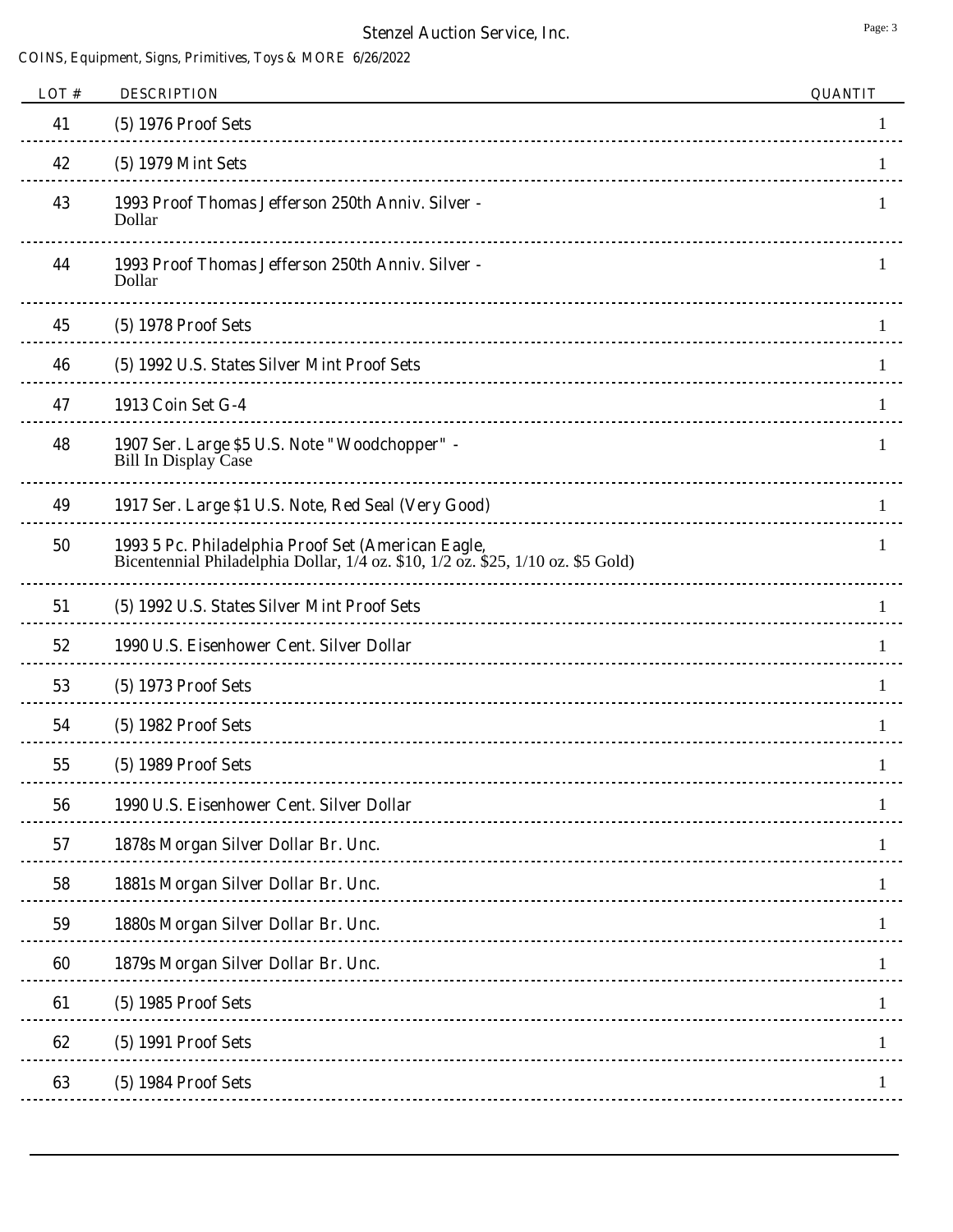| LOT# | <b>DESCRIPTION</b>                                                                      | <b>QUANTIT</b> |
|------|-----------------------------------------------------------------------------------------|----------------|
| 64   | (5) 1988 Proof Sets                                                                     |                |
| 65   | (5) 1986 Proof Sets                                                                     |                |
| 66   | (5) 1972 Proof Sets                                                                     |                |
| 67   | (5) 1994 Proof Sets                                                                     |                |
| 68   | (5) 1977 Proof Sets                                                                     |                |
| 69   | (5) 1992 U.S. States Silver Mint Proof Sets                                             | 1              |
| 70   | 1991 4 Pc. Gold Proof Set (1 oz. \$50, 1/2 oz. \$25,<br>$1/4$ oz. \$10, $1/10$ oz. \$5) | 1              |
| 71   | 1990 U.S. Eisenhower Unc. Cent. Silver Dollar                                           | 1              |
| 72   | 1882 O Over S Morgan Silver Dollar Cert. Bradford-<br>Exchange VG                       |                |
| 73   | 1921D MS60 Morgan Silver Dollar In Wood Box w/ Key                                      |                |
| 74   | 1879-s Error VG Morgan Silver Dollar In Wood Box -<br>Certified Bradford Exchange       | 1              |
| 75   | 1990 U.S. Eisenhower Unc. Cent. Silver Dollar                                           | 1              |
| 76   | 2019 Unc. American Silver Eagle Dollar                                                  |                |
| 77   | 1880s Morgan Silver Dollar Br. Unc.                                                     |                |
| 78   | 1881s Morgan Silver Dollar Br. Unc.                                                     |                |
| 79   | 1928s Peace Silver Dollar Cert. NGC Genuine In -<br>Wood Box                            |                |
| 80   | 1906 \$10 Liberty Full Eagle Gold Pc. VF                                                | 1              |
| 81   | (3) New Orleans Micro O "1880-1889-1899" -<br>All Circulated In A Wood Box w/ Key       | 1              |
| 82   | 1922 Ser. \$10 Gold Certificate, Yellow Seal,<br>Nice Condition In Wood Box             | 1              |
| 83   | 1922 Ser. \$20 Gold Certificate, Yellow Seal,<br>Fair Condition, In A Wood Box          | $\mathbf{1}$   |
| 84   | (2) 1973 Rarest Unc. & Rarest Proof 40% Silver -<br>Dollars In A Wood Box               | 1              |
|      |                                                                                         |                |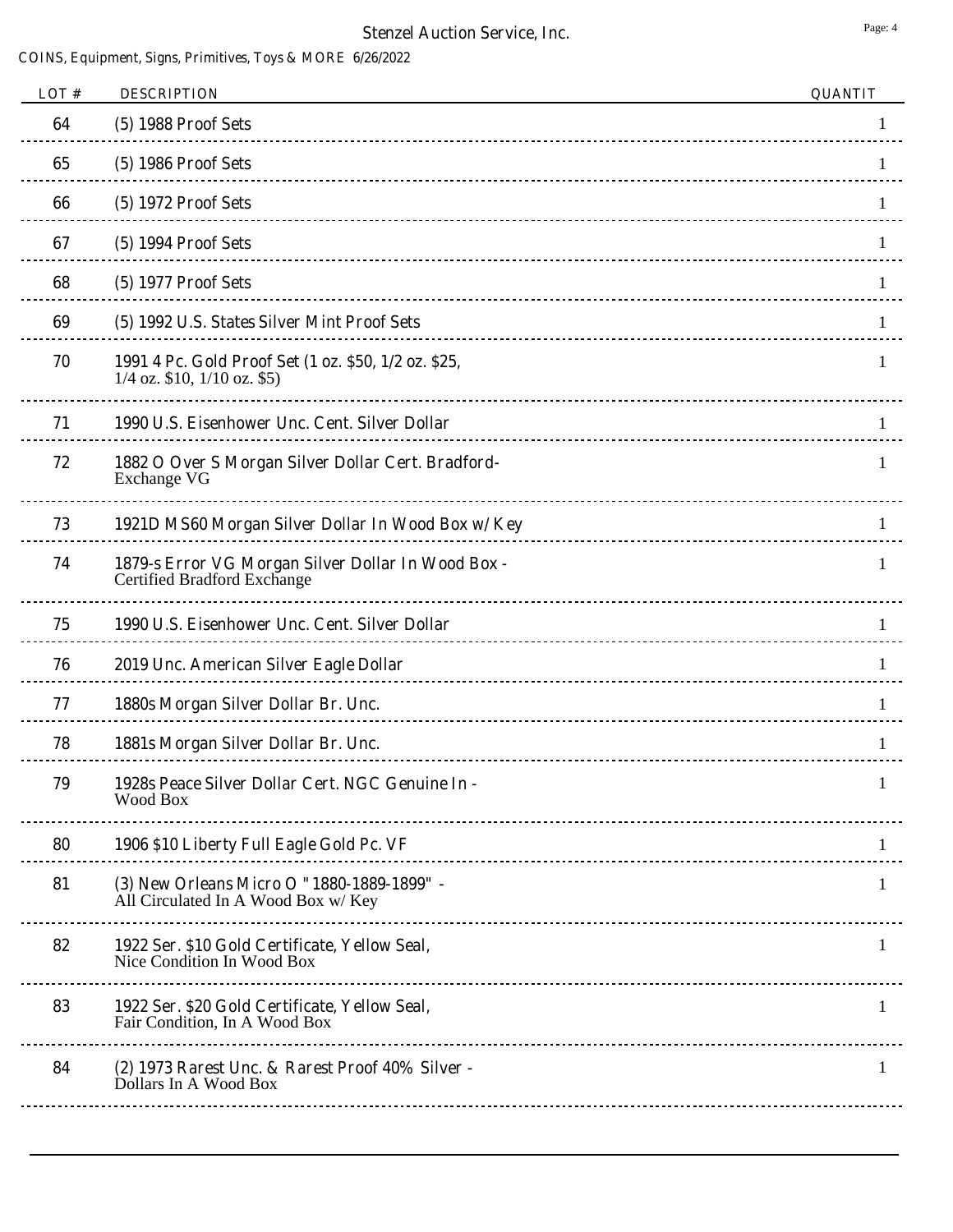| LOT $#$    | <b>DESCRIPTION</b>                                                         | <b>QUANTIT</b> |
|------------|----------------------------------------------------------------------------|----------------|
| 85         | <b>America's First "P" Mint Mark One-Cent Coins -</b><br>In A Wood Box     | 1              |
| 86         | 1925-1926s Unc. Peace Silver Dollars -<br>In A Wood Box                    | 1              |
| 87         | 1990 U.S. Eisenhower Cent. Silver Dollar UNC                               |                |
| 88         | (5) 1993 U.S. Proof Sets                                                   |                |
| 89         | (5) 1994 U.S. Proof Sets                                                   | 1.             |
| 90         | (5) 1995 U.S. Proof Sets                                                   | Τ.             |
| 91         | (5) 1992 U.S. Proof Sets                                                   |                |
| 92         | (5) 1979 U.S. Proof Sets                                                   |                |
| 93         | (5) 1993 U.S. Proof Sets                                                   |                |
| 94         | (5) 1992 U.S. Proof Silver Mint Sets                                       |                |
| 95         | (5) 1971 U.S. Proof Sets                                                   |                |
| 96         | (6) 1972 U.S. Proof Sets                                                   | 1              |
| 97         | (5) 1992 U.S. States Silver Mint Proof Sets                                | 1              |
| 98         | (5) 1981 U.S. Proof Set                                                    |                |
| 99         | (5) 1970 US. Mint Sets                                                     |                |
| <b>100</b> | 1915 \$2 1/2 Gold Indian Unc. In Wood Box                                  |                |
| 101        | 1974d Kennedy Half, Double Die Obv,<br>Cert. UNC-MS60 (Littleton Coin Co.) | 1              |
| 102        | 1866 3 Cent Piece Cert. ANACS Genuine                                      | 1              |
| 103        | 1993 Thomas Jefferson 250th Anniv. Silver Dollar                           |                |
| 104        | (3) 1921 PDS Morgan Silver Dollars Genuine                                 |                |
| 105        | 2017 American Silver Eagle Dollar UNC                                      |                |
| 106        | 1990 American Silver Eagle Dollar Proof                                    | 1              |
| 107        | 1994 American Silver Eagle Dollar Proof                                    |                |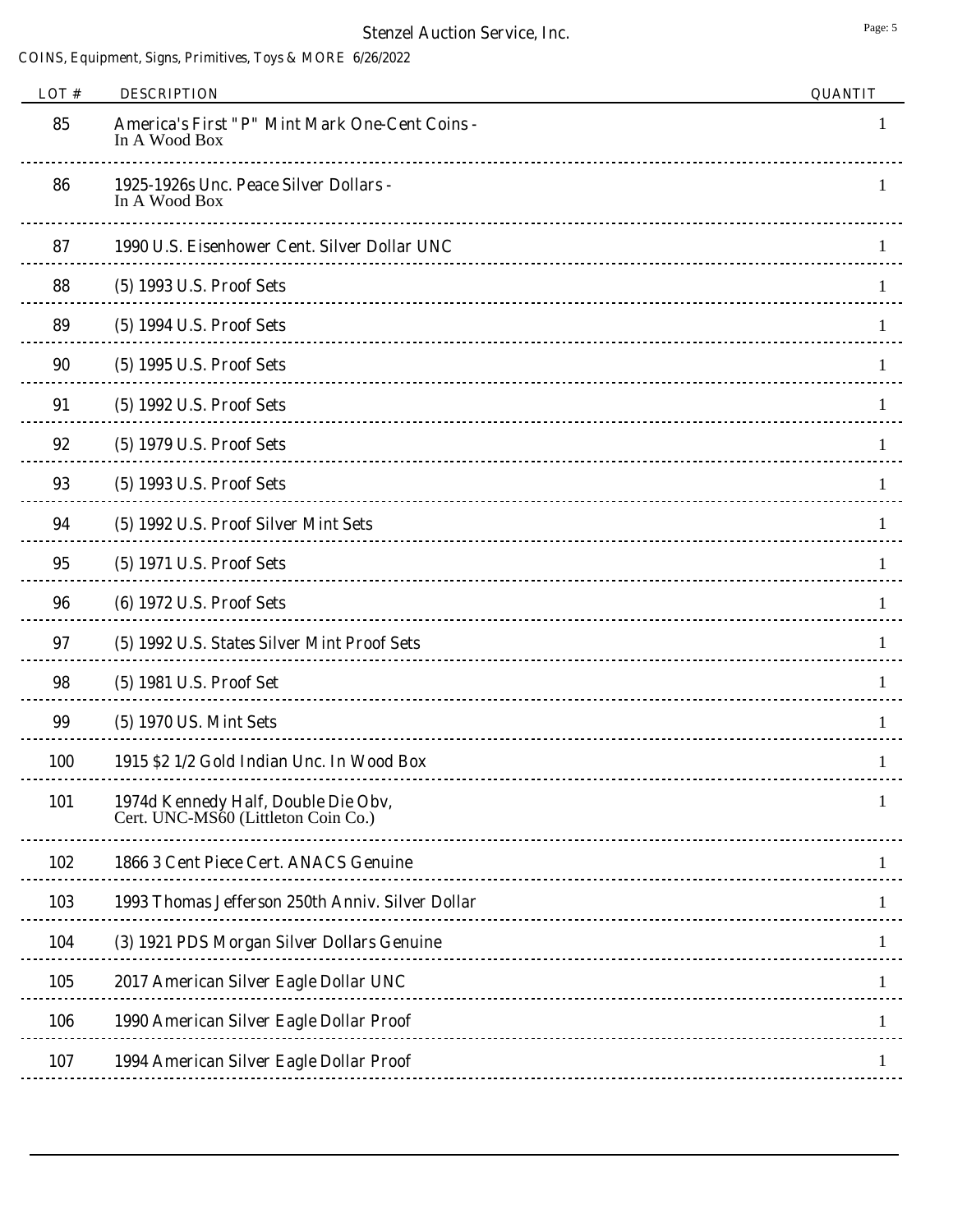| LOT# | <b>DESCRIPTION</b>                                                                | <b>QUANTIT</b> |
|------|-----------------------------------------------------------------------------------|----------------|
| 108  | 1976 Bicentennial Silver Dollar UNC                                               |                |
| 109  | 2018 American Silver Eagle Dollar UNC                                             |                |
| 110  | (14) 40% Silver Kennedy Halves                                                    |                |
| 111  | (14) ?                                                                            |                |
| 112  | Jefferson Coinage & Currency (1993 Silver Dollar,<br>1994 Nickel, 1976 \$2 Bill)  |                |
| 113  | (50) 2004-2008 Statehood Quarter Book                                             |                |
| 114  | (50) State Quarter Collection                                                     |                |
| 115  | 1939-2014 Nat. Baseball Hall of Fame Comm. Half                                   |                |
| 116  | (2) 1982 Washington Comm. Silver Halves UNC                                       |                |
| 117  | (48) Mercury Dimes 1934-1945                                                      |                |
| 118  | 1959-1963 Franklin Halves w/ History Cards                                        | 1              |
| 119  | 1935s VG-8, 1945 G-4 Walking Liberty Halves                                       | 1              |
| 120  | <b>Complete Jefferson Nickel Collection 1938-2016</b><br>$(81 \overline{Co}$ ins) |                |
| 121  | 1955 Franklin Half UNC60 Key Date                                                 |                |
| 122  | 1957-1961 Franklin Halves Ch. Proof 63                                            |                |
| 123  | 1962-1963Franklin Halves Ch. Proof 63                                             |                |
| 124  | (10) Circulated Franklin Halves                                                   |                |
| 125  | (33) Teens, (43) 20's Lincoln Wheat Cents -<br>$(76 \text{ Coins})$               | 1              |
| 126  | (119) 30's, (253) 40's, (175) 50's Lincoln Wheat -<br>Cents (547 Coins)           |                |
| 127  | (202) UNC-60 Lincoln Cents 1960-2017                                              |                |
| 128  | (6) Shell Case Cents, (23) Reconditioned 1943 -<br>Steel Cents, (28) Wheats       | 1              |
| 129  | 1963 Franklin Half & \$2 Bill Set                                                 |                |
|      |                                                                                   |                |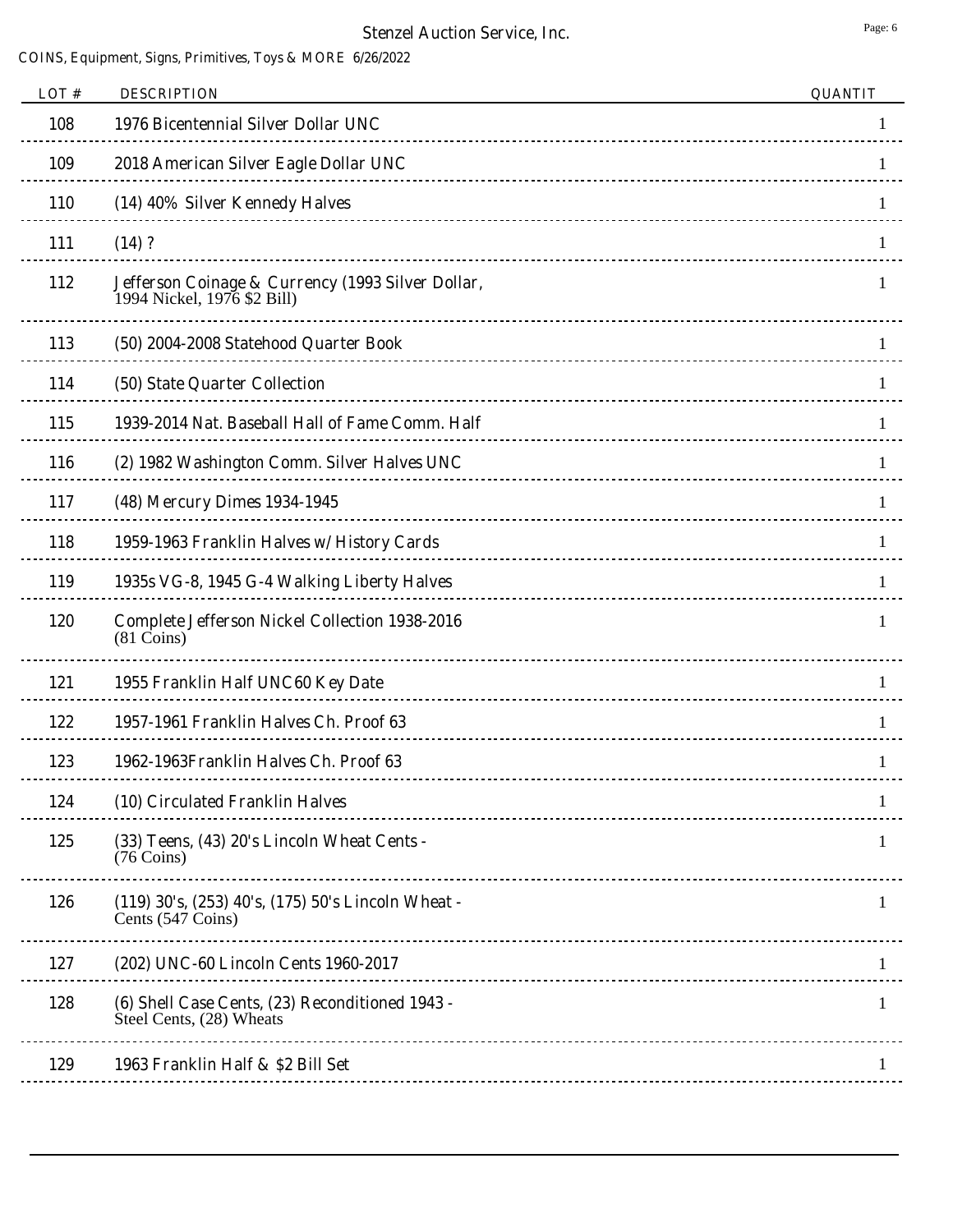| LOT# | <b>DESCRIPTION</b>                                                                                          | <b>QUANTIT</b> |
|------|-------------------------------------------------------------------------------------------------------------|----------------|
| 130  | 1928b Ser. \$1 Silver Cert. "Funny Back" Bill                                                               | 1              |
| 131  | 1899 Ser. Large \$1 Silver Cert. "Black Eagle" -<br>Cert. PCGS VF30                                         | 1.             |
| 132  | 1935-1957 \$1 Silver Cert. w/ History                                                                       | 1              |
| 133  | 1935 \$1 Silver Cert., 1953c-1995 \$2 Bills                                                                 | 1              |
| 134  | (8) 1957 Ser. \$1 Silver Cert. (All Good Cond.)                                                             | 1              |
| 135  | (8) 1957 Ser. \$1 Silver Cert. (Average Cond.)                                                              | 1              |
| 136  | (14) 1953-1963 \$5 U.S. Notes, Red Seals -<br>(Average Condition)                                           | 1              |
| 137  | (7) 1953- Ser. \$2 U.S. Notes Red Seals -<br>(Good Condition)                                               | 1              |
| 138  | (7) 1963 Ser. \$2 U.S. Notes Red Seals -<br>(Good Condition)                                                | 1              |
| 139  | (13) 1976 Ser. \$2 U.S. Notes (5 Sets In Sequence)-<br>(Crisp)<br><u>--------------------------------</u> - | 1              |
| 140  | (13) 1976 Ser. \$2 U.S. Notes (Some Crisp Bills)                                                            |                |
| 141  | (12) 1976 Ser. \$2 U.S. Notes (Some Crisp Bills)                                                            | 1              |
| 142  | (12) 1976 Ser. \$2 U.S. Notes (Some Crisp Bills)                                                            | 1              |
| 143  | 2018 America's Founding Fathers \$1 & \$2 Bills,<br>JFK 1961 Inaugural Replica                              | 1              |
| 144  | (2) 1965 Special Mint Sets                                                                                  |                |
| 145  | (2) 1972 UNC & Proof, 1971-76-78 UNC &<br>1978 Proof Ike Dollars                                            | 1              |
| 146  | (2) 1931s Key Dates, 1915, 1936 Buffalo &<br>1902 Liberty Nickels                                           | 1              |
| 147  | 1990 U.S. Mint Prestige Set                                                                                 | 1              |
| 148  | (5) 1998 U.S. Mint Proof Sets                                                                               |                |
| 149  | (5) 1994 U.S. Mint Proof Sets                                                                               |                |
|      |                                                                                                             |                |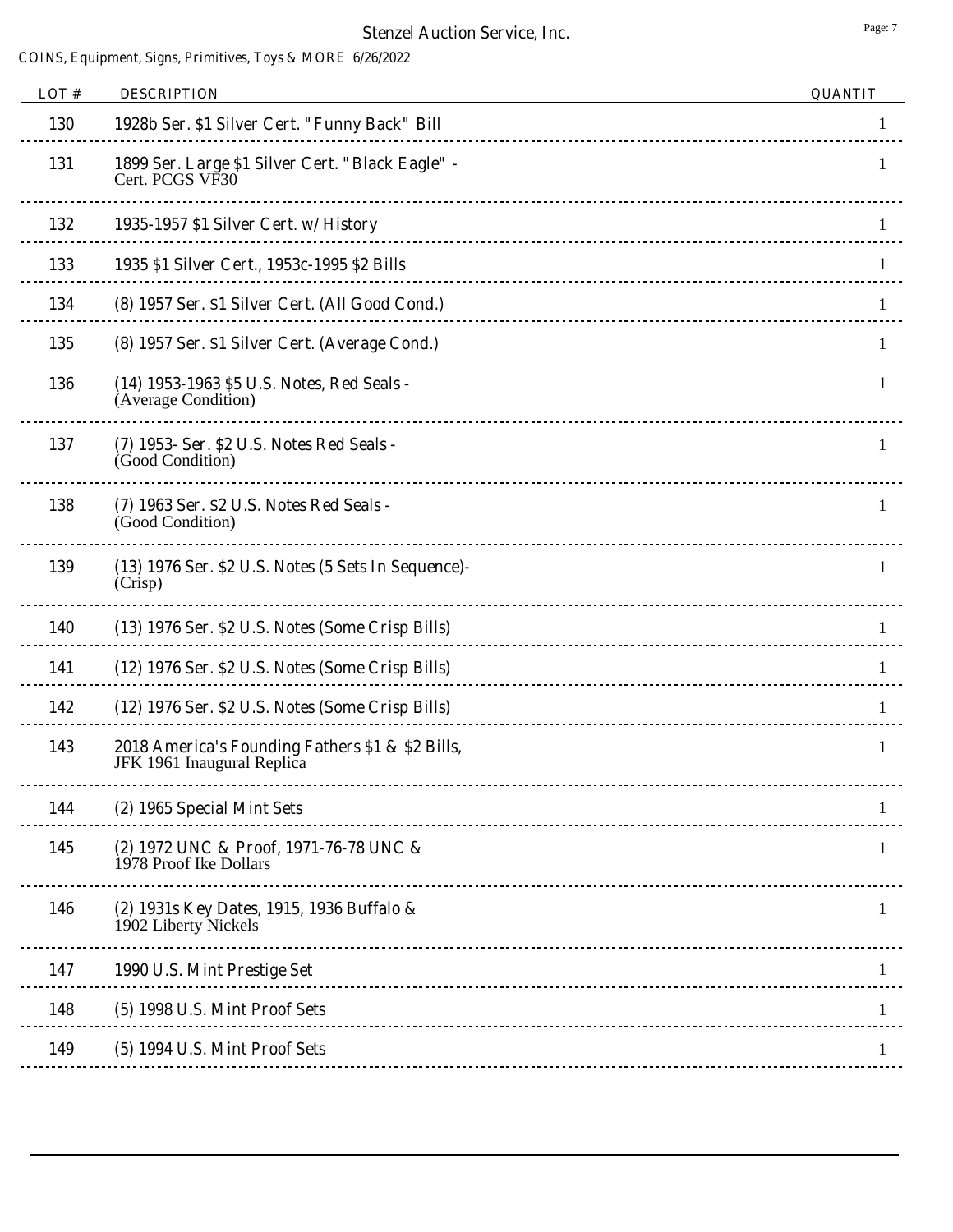| LOT# | <b>DESCRIPTION</b>                                                                      | <b>QUANTIT</b> |
|------|-----------------------------------------------------------------------------------------|----------------|
| 150  | 1989 4 Pc. Gold Set (1 oz. \$50, 1/2 oz. \$25,<br>$1/4$ oz. \$10, $1/10$ oz. \$5) Proof |                |
| 151  | 1921D Morgan Silver Dollar MS60                                                         |                |
| 152  | 1900s Morgan Silver Dollar MS63                                                         |                |
| 153  | 1879 Morgan Silver Dollar AU50                                                          | 1              |
| 154  | 1921D Morgan Silver Dollar MS63                                                         |                |
| 155  | 1900 Morgan Silver Dollar MS63                                                          |                |
| 156  | 1880cc Morgan Silver Dollar UNC                                                         |                |
| 157  | 1881cc Morgan Silver Dollar UNC                                                         |                |
| 158  | 1882cc Morgan Silver Dollar UNC                                                         |                |
| 159  | 1883cc Morgan Silver Dollar UNC                                                         | 1              |
| 160  | 1884cc Morgan Silver Dollar UNC                                                         | 1              |
| 161  | 1992 U.S. Mint Olympic Coins (Silver Dollar,<br>\$5 Gold Piece, Clad Half)              | 1              |
| 162  | (5) 1971 U.C. Mint Sets P/D                                                             |                |
| 163  | (5) 1985 U.C. Mint Sets P/D                                                             |                |
| 164  | (5) 1987 U.C. Mint Sets P/D                                                             |                |
| 165  | (5) 1989 U.C. Mint Sets P/D                                                             | 1              |
| 166  | (5) 1988 U.C. Mint Sets P/D                                                             |                |
| 167  | (5) 1997 U.S. Mint Proof Sets                                                           |                |
| 168  | (5) 1996 U.S. Mint Proof Sets                                                           |                |
| 169  | (5) 1995 U.S. Mint Proof Sets                                                           |                |
| 170  | 1901s \$5 Gold Liberty Coin AU55 Cert. Littleton -<br>Coin Co.                          | 1              |
| 171  | 1879s Morgan Silver Dollar MS63                                                         |                |
| 172  | 1900 Morgan Silver Dollar AU50                                                          |                |
|      |                                                                                         |                |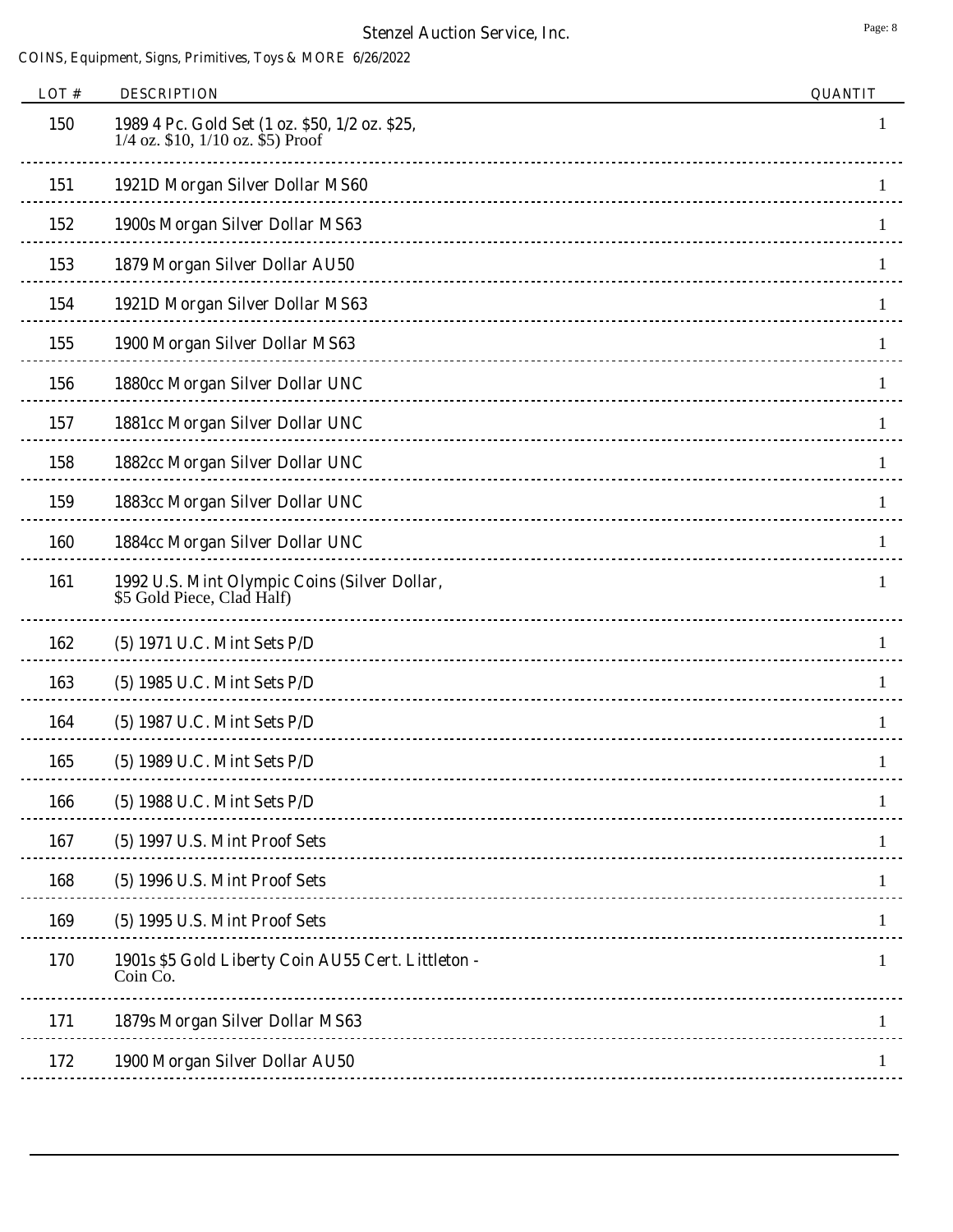| LOT# | <b>DESCRIPTION</b>                                                        | <b>QUANTIT</b> |
|------|---------------------------------------------------------------------------|----------------|
| 173  | 1884o Morgan Silver Dollar VF-20                                          | 1              |
| 174  | 1886 Morgan Silver Dollar VF-20                                           |                |
| 175  | 1881s Morgan Silver Dollar VF-20                                          |                |
| 176  | 1889 Morgan Silver Dollar EF-40                                           | 1              |
| 177  | 18870 Morgan Silver Dollar VF-20                                          | 1              |
| 178  | 1880 Morgan Silver Dollar VF-20                                           | 1              |
| 179  | 1921D Morgan Silver Dollar VF-20                                          |                |
| 180  | 1988 3 Pc. United Kingdom Gold Proof Set -<br>$(\$5 - \$10 - \$21/2)$     |                |
| 181  | 1968, 69, 70, 71, 72 U.S. Proof Sets                                      |                |
| 182  | 1973, 74, 75, 76, 77 U.S. Proof Sets                                      | 1              |
| 183  | 1978, 79, 80, 81, 82 U.S. Proof Sets                                      | 1              |
| 184  | 1983, 84, 85, 86, 87 U.S. Proof Sets                                      | 1              |
| 185  | 1988, 89, 90, 91, 92 U.S. Proof Sets                                      | 1              |
| 186  | 1993, 94, 95, 96, 97, 98 U.S. Proof Sets                                  |                |
| 187  | (2) 1976 3 Pc. U.S. Bicentennial Silver Sets                              |                |
| 188  | (2) 1976 3 Pc. U.S. Bicentennial Silver Sets                              |                |
| 189  | (2) 2018 20 Pc. U.S. Mint P/D Unc. Coin Sets                              |                |
| 190  | 1987 2 Pc. U.S. Constitution Coins (Silver Dollar-<br>\$5 Gold Pc.) Proof | 1              |
| 191  | 1921 Morgan Silver Dollar MS63                                            |                |
| 192  | 1889 Morgan Silver Dollar AU50                                            |                |
| 193  | 1879 Morgan Silver Dollar EF40                                            |                |
| 194  | 1921D Morgan Silver Dollar EF-40                                          |                |
| 195  | 1921 Morgan Silver Dollar EF-40                                           | 1              |
| 196  | 1889o Morgan Silver Dollar VF-20                                          |                |
|      |                                                                           |                |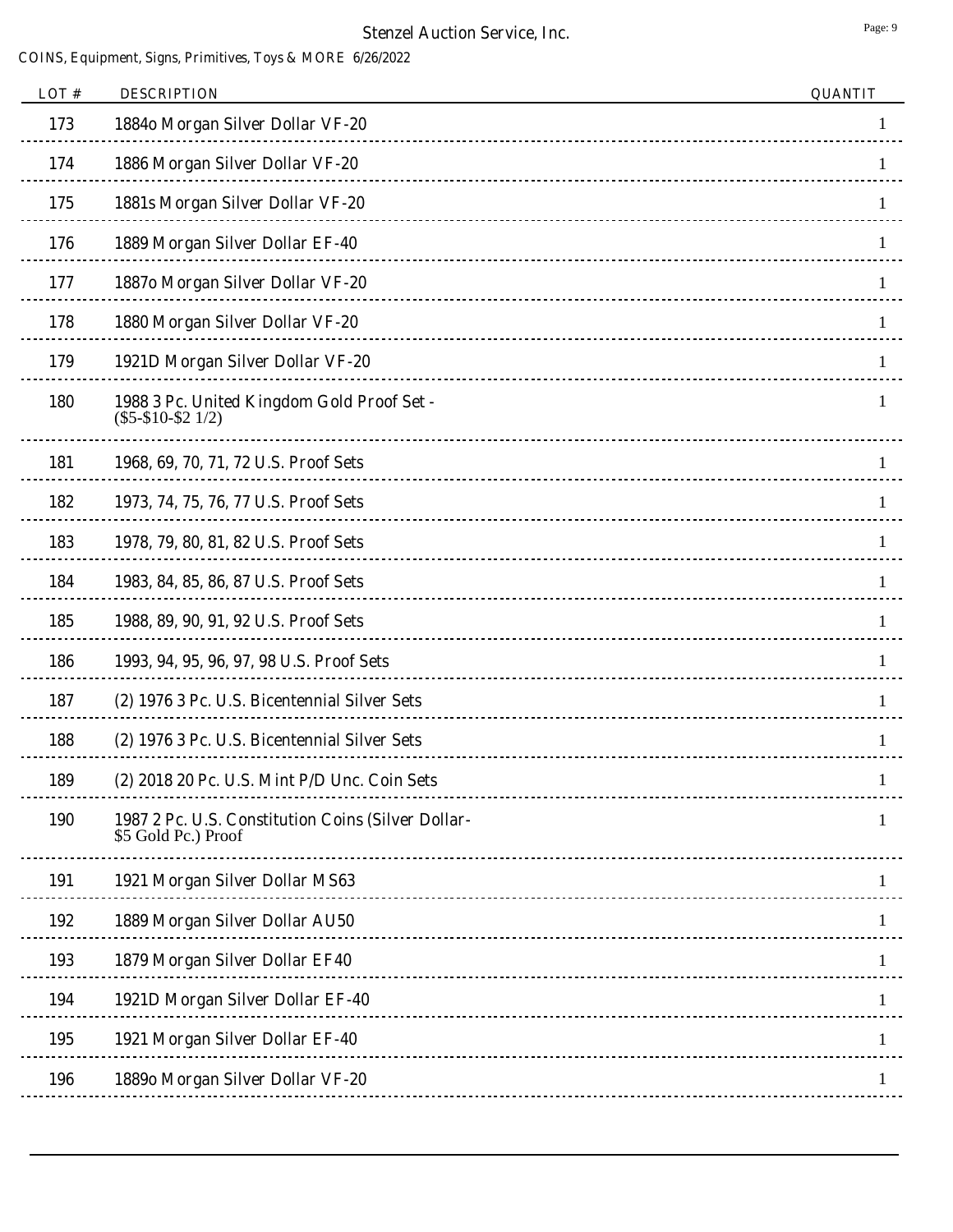| LOT# | <b>DESCRIPTION</b>                                                                                 | <b>QUANTIT</b> |
|------|----------------------------------------------------------------------------------------------------|----------------|
| 197  | 18850 Morgan Silver Dollar VF-20                                                                   |                |
| 198  | 1921 Morgan Silver Dollar MS63                                                                     |                |
| 199  | 1883 Morgan Silver Dollar AU50                                                                     |                |
| 200  | 1988 4 Pc. Gold Set (1 oz. \$50, 1/2 oz. \$25,<br>$1/4$ oz. \$10, $1/10$ oz. \$5) Proof            | 1              |
| 201  | 2010-2019 National Parks Set (46 Unc. - 60 Coins)<br>---------------------------------             | 1              |
| 202  | (30) All Silver & (25) Clad Rosy Dimes In A -<br>Partial 1946-2012 Book                            | 1              |
| 203  | (14) All Silver Washington Quarters In Partial -<br>1932-1967 Book                                 | 1              |
| 204  | (32) Washington Clad Quarters In Partial -<br>1968-1998 Book                                       | 1              |
| 205  | 2018 U.S. Mint 8 Pc. Limited Edition Silver Proof-<br>Set (Silver Eagle, Half, (5) Quarters, Dime) | 1              |
| 206  | 1883cc Morgan Silver Dollar UNC                                                                    |                |
| 207  | 1883cc Morgan Silver Dollar UNC                                                                    |                |
| 208  | 1884cc Morgan Silver Dollar UNC                                                                    | 1              |
| 209  | 1885cc Morgan Silver Dollar UNC                                                                    |                |
| 210  | 1988 2 Pc. U.S. Mint Olympic Coins (Silver Dollar-<br>\$5 Gold) Proof                              | 1              |
| 211  | 1973 Ike Unc. Silver Dollar                                                                        |                |
| 212  | Cherished American Dimes & 1943 Walking Lib. Half                                                  |                |
| 213  | 1990 U.S. Mint Prestige Set                                                                        | 1              |
| 214  | (2) 1900o Morgan Silver Dollars In Silver Block -<br>$VF-20$                                       | $\mathbf{1}$   |
| 215  | (2) 1922 Peace Silver Dollars In Silver Block -<br>$VF-20$                                         | 1              |
| 216  | (2) 1923 Peace Silver Dollars In Silver Block -<br>$VF-20$                                         | 1              |
|      |                                                                                                    |                |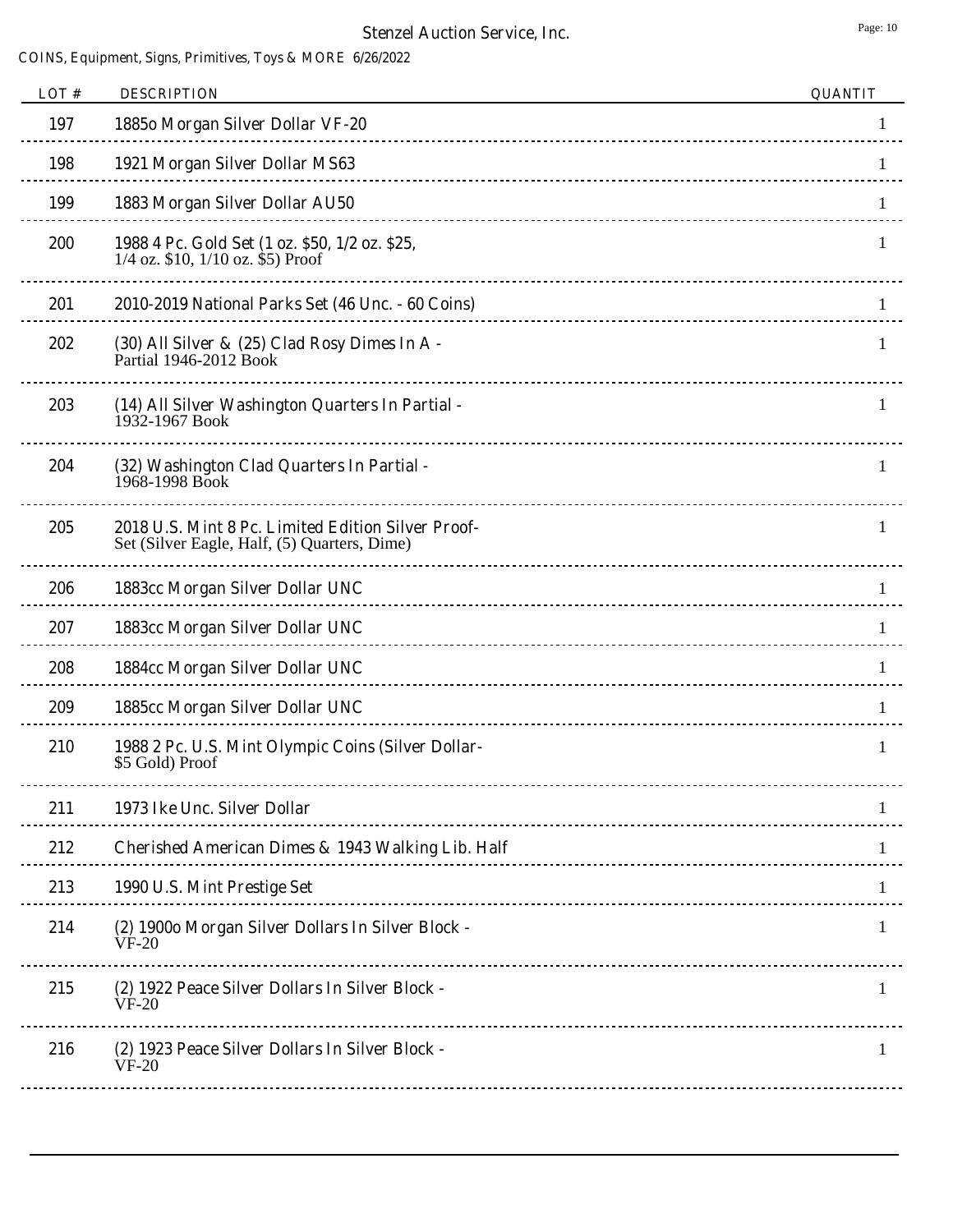## **Stenzel Auction Service, Inc.** Page: 11

| LOT# | <b>DESCRIPTION</b>                                                              | <b>QUANTIT</b> |
|------|---------------------------------------------------------------------------------|----------------|
| 217  | Wood Display Case For Silver Blocks w/ Key                                      | 1              |
| 218  | 1878 Morgan Silver Dollar w/ 7 TF VF20 Toned                                    |                |
| 219  | 1900 Morgan Silver Dollar AU50                                                  |                |
| 220  | 1987 3 Pc. United Kingdom Gold Proof Set -<br>$(\$5 - \$10 - \$2.50)$           | 1              |
| 221  | 1907 Liberty, (10) Buffalo, (2) Mercury Dimes,<br>(3) Washington Quarters       | 1              |
| 222  | 1968, 69, 70, 71, 72 U.S. Proof Sets                                            |                |
| 223  | (3) 1971 U.S. Proof Sets                                                        |                |
| 224  | (3) 1983 U.S. Proof Sets                                                        |                |
| 225  | 1984, 85, 86, 87, 88 U.S. Proof Sets                                            | 1              |
| 226  | 1989, 90, 91, 92, 93 U.S. Proof Sets                                            | 1              |
| 227  | 1927 Peace Silver Dollar VF-20                                                  | 1              |
| 228  | 1934D Peace Silver Dollar EF-40                                                 |                |
| 229  | 1889o Morgan Silver Dollar VF-20                                                |                |
| 230  | 1987 Britannia 4 Pc. Gold Proof Set (1 oz.,<br>$1/2$ oz, $1/4$ oz., $1/10$ oz.) | 1              |
| 231  | 1885 Morgan Silver Dollar EF-40                                                 | 1              |
| 232  | 1921 Morgan Silver Dollar AU-50                                                 | 1              |
| 233  | 1891o Morgan Silver Dollar EF-40                                                |                |
| 234  | 1921 Morgan Silver Dollar AU50                                                  |                |
| 235  | 1921D Morgan Silver Dollar AU50                                                 |                |
| 236  | 1884 Morgan Silver Dollar EF-40                                                 |                |
| 237  | 1879 Morgan Silver Dollar EF-40                                                 | 1              |
| 238  | 1880 Morgan Silver Dollar EF-40                                                 | 1              |
| 239  | 1881 Morgan Silver Dollar EF-40                                                 |                |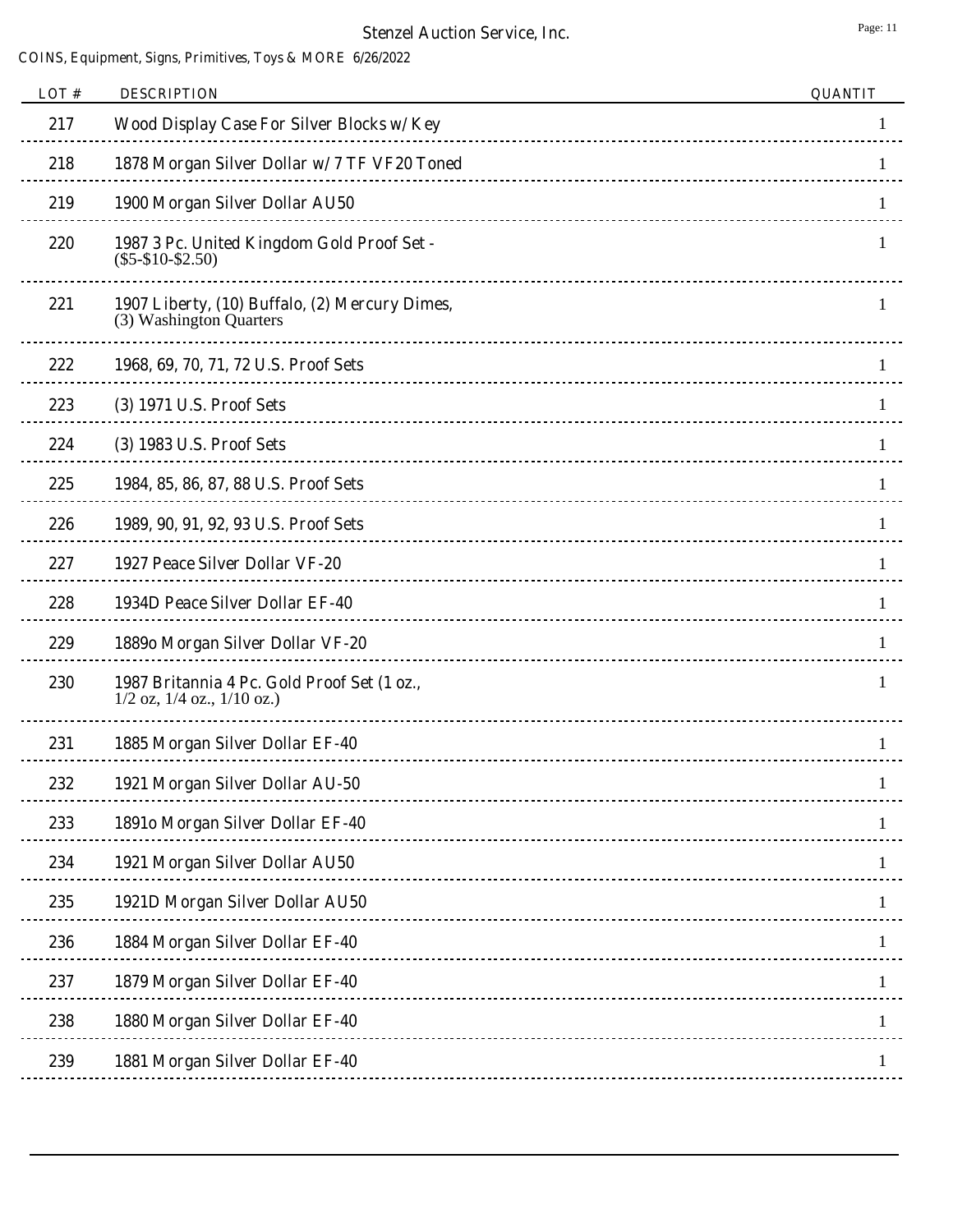| LOT# | <b>DESCRIPTION</b>                                                                      | <b>QUANTIT</b> |
|------|-----------------------------------------------------------------------------------------|----------------|
| 240  | 1988 2 Pc. U.S. Mint Olympic Coins (Silver Dollar-<br>\$5 Gold Piece) Proof             |                |
| 241  | 1882 Morgan Silver Dollar EF-40                                                         |                |
| 242  | 1882s Morgan Silver Dollar AU50                                                         | 1              |
| 243  | 1889o Morgan Silver Dollar VF-20                                                        | 1              |
| 244  | 1882 Morgan Silver Dollar VF-20                                                         |                |
| 245  | 1880s Morgan Silver Dollar EF-40                                                        |                |
| 246  | 1889 Morgan Silver Dollar EF-40                                                         |                |
| 247  | 1886 Morgan Silver Dollar EF-40                                                         |                |
| 248  | 1887 Morgan Silver Dollar EF-40                                                         |                |
| 249  | 1888 Morgan Silver Dollar EF-40                                                         | 1              |
| 250  | 1992 4 Pc. Gold Set Proof (1 oz. \$50, 1/2 oz. \$25,<br>$1/4$ oz. \$10, $1/10$ oz. \$5) | 1              |
| 251  | 1889 Morgan Silver Dollar AU50                                                          |                |
| 252  | 1890 Morgan Silver Dollar EF-40                                                         |                |
| 253  | 1889o Morgan Silver Dollar EF-40                                                        |                |
| 254  | 1884o Morgan Silver Dollar VF-20                                                        |                |
| 255  | 1889 Morgan Silver Dollar EF-40                                                         | 1              |
| 256  | 1900o Morgan Silver Dollar AU-50                                                        |                |
| 257  | 1881s Morgan Silver Dollar VF-20                                                        |                |
| 258  | (5) 1981-85 Ser. \$1 Federal Reserve Notes -<br>(Good Liars Poker Bills)                | 1              |
| 259  | 1976-2003 \$2 Federal Reserve Notes (Good Cond.)                                        | 1              |
| 260  | 1950-50a-81 \$5 Federal Reserve Notes (Good Cond.)                                      | 1              |
| 261  | 1950b Ser. \$10 Federal Reserve Note Green Seal -<br>Star Note (Circulated)             | 1              |
| 262  | (4) 1950 A&B Ser. \$10 Federal Reserve Notes Green-<br>Seal (Circulated)                | 1              |
|      |                                                                                         |                |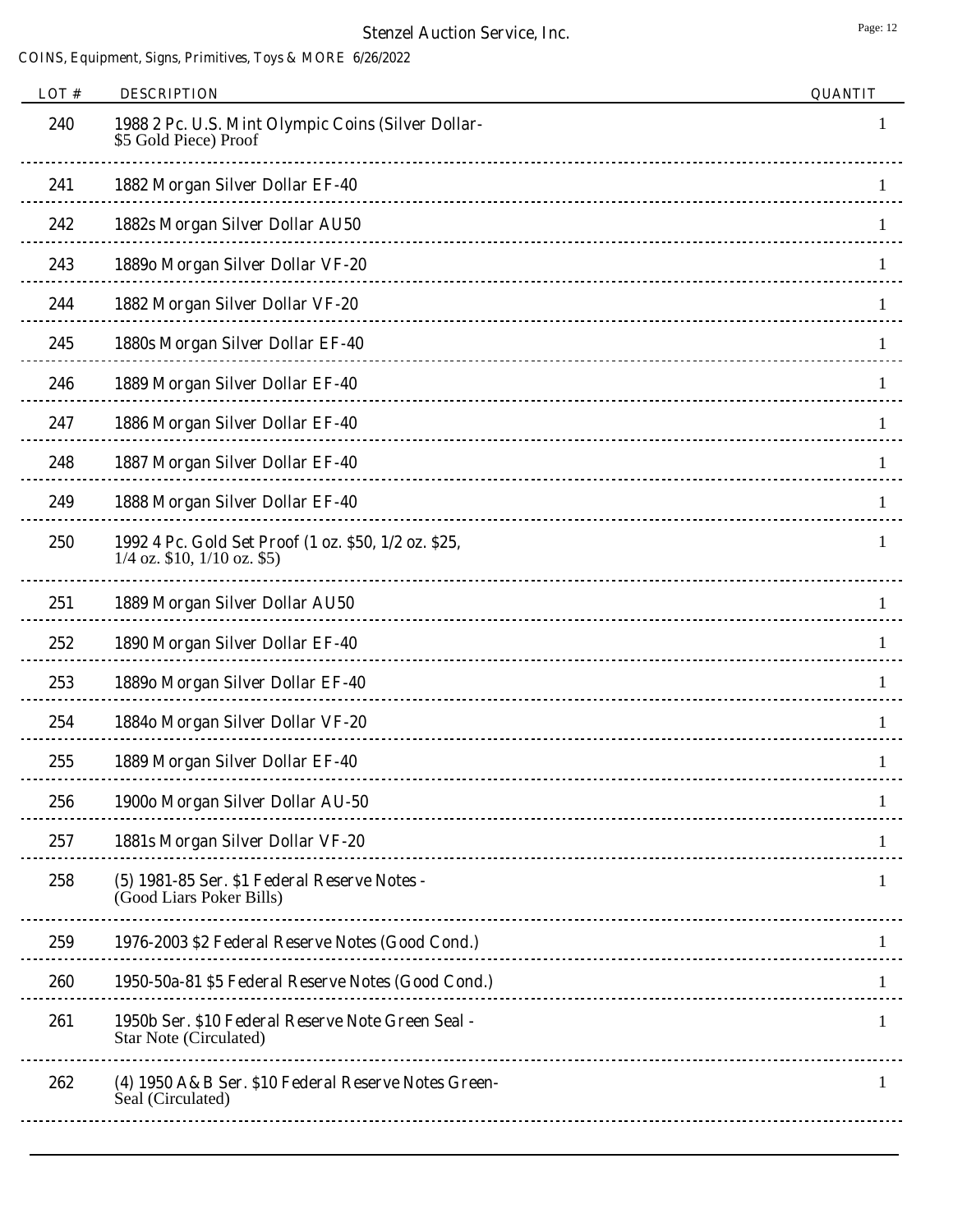| LOT# | <b>DESCRIPTION</b>                                                                                | <b>QUANTIT</b> |
|------|---------------------------------------------------------------------------------------------------|----------------|
| 263  | Misc. Foreign Coins & Paper Money                                                                 |                |
| 264  | (4) Souvenir Pieces (2) 1968 Illinois $\&$ (2) Others                                             |                |
| 265  | (4) 1st Day Issue Pieces, (6) American Revolution-<br>Bicentennial Pieces, 2005 BU Jefferson Roll |                |
| 266  | (17) CC & Other Proof Copies In Case                                                              |                |
| 267  | 1973 Presidential Inaugural Bronze Medal                                                          | 1              |
| 268  | (10) Morgan Silver Dollars In A Western Theme -<br>(Circulated)                                   | 1              |
| 269  | (11) State Quarters In Wood Display Case                                                          |                |
| 270  | (19) Kennedy Halves In Wood Case w/ Key, 1987 Half                                                |                |
| 271  | (10) Ike Dollars In Wood Case w/ Key                                                              |                |
| 272  | <b>New Wood Coin Display Case</b>                                                                 |                |
| 273  | <b>New Wood Coin Display Case</b>                                                                 | 1              |
| 274  | <b>New Wood Coin Display Case</b>                                                                 |                |
| 275  | (26) Assorted Date Indian Cents                                                                   |                |
| 276  | (12) 19 Teens, (30) 1920's-30's Wheat Cents,<br>(6) Canada Cents, Etc.                            |                |
| 277  | (4) 1943 Steel Cents, (476) 1940's-1949 Wheat<br>Cents                                            | 1              |
| 278  | (618) 1950-1958 Wheat Cents                                                                       |                |
| 279  | (200) 1950-1959 Lincoln Cents                                                                     |                |
| 280  | (24) Dated, (33) No Date Buffalo Nickels                                                          |                |
| 281  | 1916D Buffalo Nickel, G-4                                                                         |                |
| 282  | (9) Assorted Date Liberty Head Nickels                                                            |                |
| 283  | (78) Low Date Jefferson Nickels                                                                   |                |
| 284  | (101) Wartime Jefferson Nickels                                                                   |                |
| 285  | (225) Mercury Dimes                                                                               |                |
|      |                                                                                                   |                |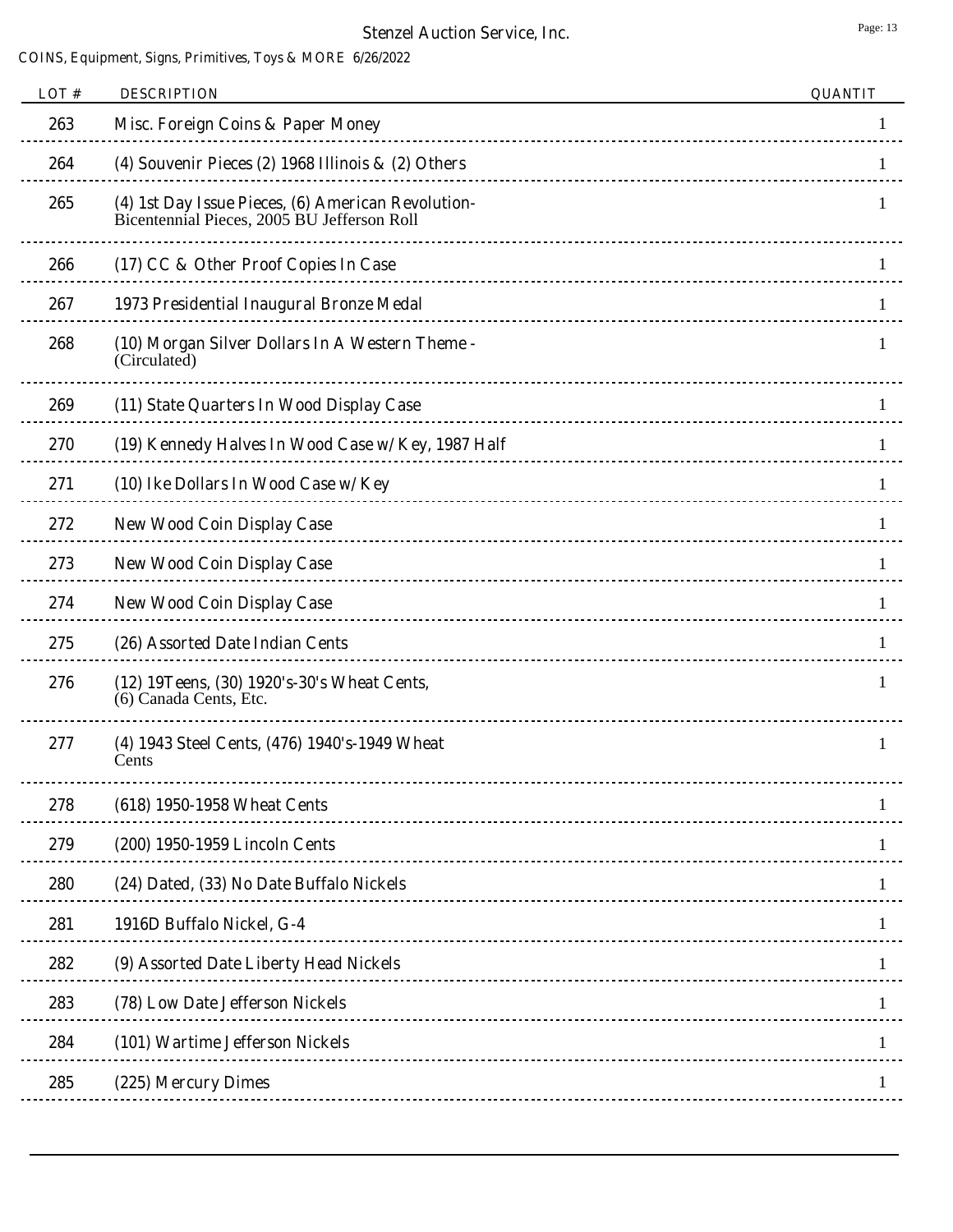| LOT# | <b>DESCRIPTION</b>                                                                  | <b>QUANTIT</b> |
|------|-------------------------------------------------------------------------------------|----------------|
| 286  | (88) All Silver Washington Quarters                                                 |                |
| 287  | (5) Standing Liberty Quarters, Smooth                                               |                |
| 288  | (13) Barber Dimes 1900, 00o, 02, 07o, 09,<br>(2) 11D, 11s, 12, 14, 16, (2) No Dates |                |
| 289  | 1853 Half Dime, G-4                                                                 |                |
| 290  | (3) Seated Liberty Dimes 1877, 1882, 1888                                           | Ι.             |
| 291  | 1834-1835 Capped Bust Quarters, G-4                                                 |                |
| 292  | 1910 Barber Quarter, G-4                                                            |                |
| 293  | 1839 Capped Bust Half, G-4                                                          |                |
| 294  | 1892 Columbian Expo. Comm. Half, G-4                                                |                |
| 295  | (2) 1893 Columbian Expo. Comm. Halves, G-4                                          |                |
| 296  | (2) 1893 Columbian Expo. Comm. Halves, G-4                                          |                |
| 297  | (5) Walking Liberty Halves                                                          |                |
| 298  | (5) Walking Liberty Halves                                                          |                |
| 299  | (5) Walking Liberty Halves                                                          |                |
| 300  | (20) Walking Liberty Halves w/18s & 28s                                             |                |
| 301  | (24) Franklin Halves                                                                |                |
| 302  | (43) 1964 Kennedy Halves                                                            |                |
| 303  | (5) 40% Kennedy Halves                                                              |                |
| 304  | 1964 Coin Set                                                                       |                |
| 305  | (6) 1935 Ser. \$1 Silver Certificates                                               |                |
| 306  | (2) 1953 Ser. \$2 U.S. Notes, Red Seals                                             |                |
| 307  | (12) 1957 Ser. \$1 Silver Certificates                                              |                |
| 308  | 1972 Ike Dollar                                                                     |                |
| 309  | 1987 American Silver Eagle Dollar, UNC                                              |                |
|      |                                                                                     |                |